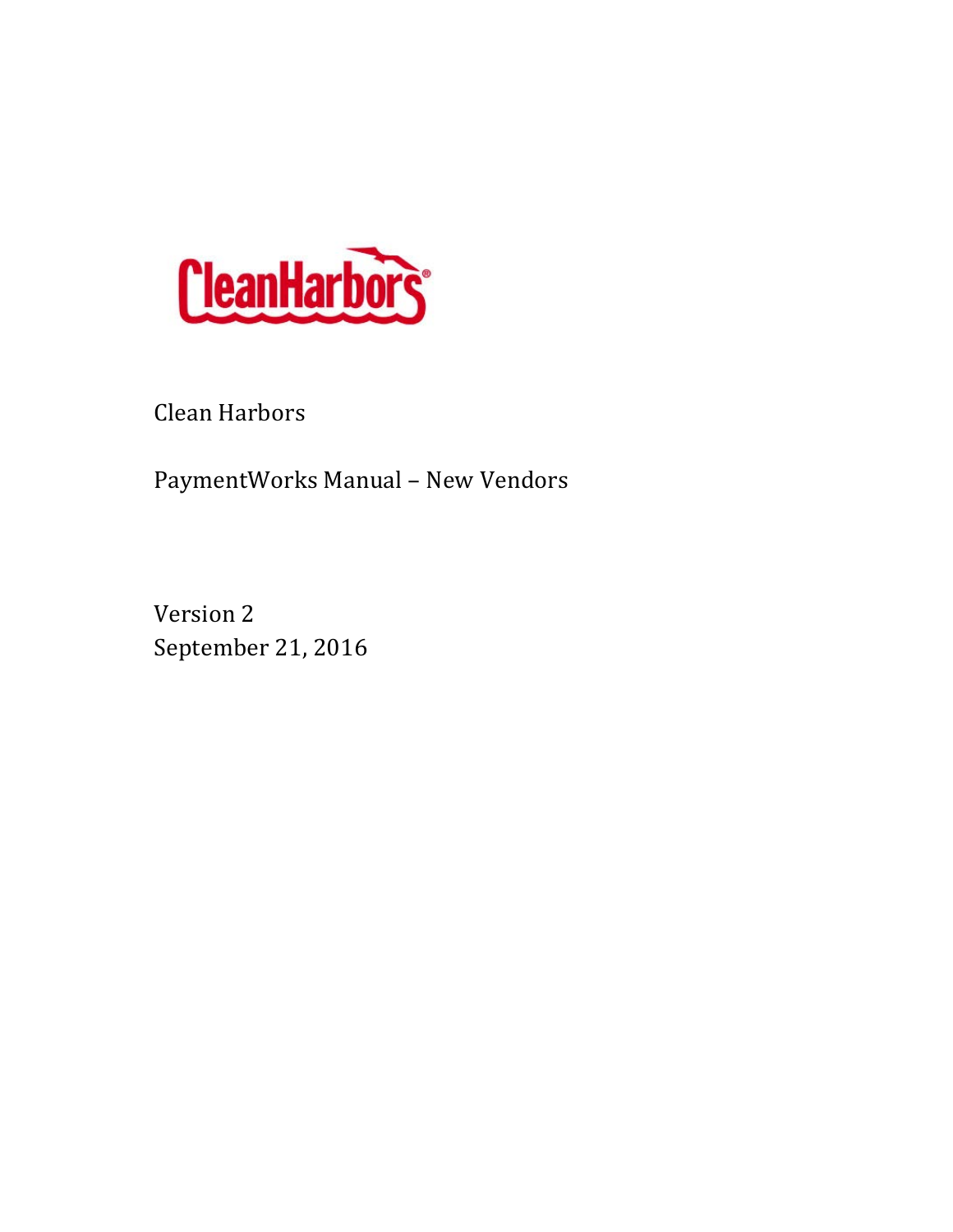**Clean Harbors Vendors:** 

You will receive an email invitation from Clean Harbors asking you to create a PaymentWorks account and complete the New Vendor Registration form.

This document describes the steps required to complete the process.

**1.** To start the process, click on the link at the bottom of the email.



**Key point:** It is very important to use the invitation link to begin your registration to Clean Harbors on PaymentWorks.

If you are not the right person to complete the New Vendor Registration form, please forward the email to the appropriate contact in your company.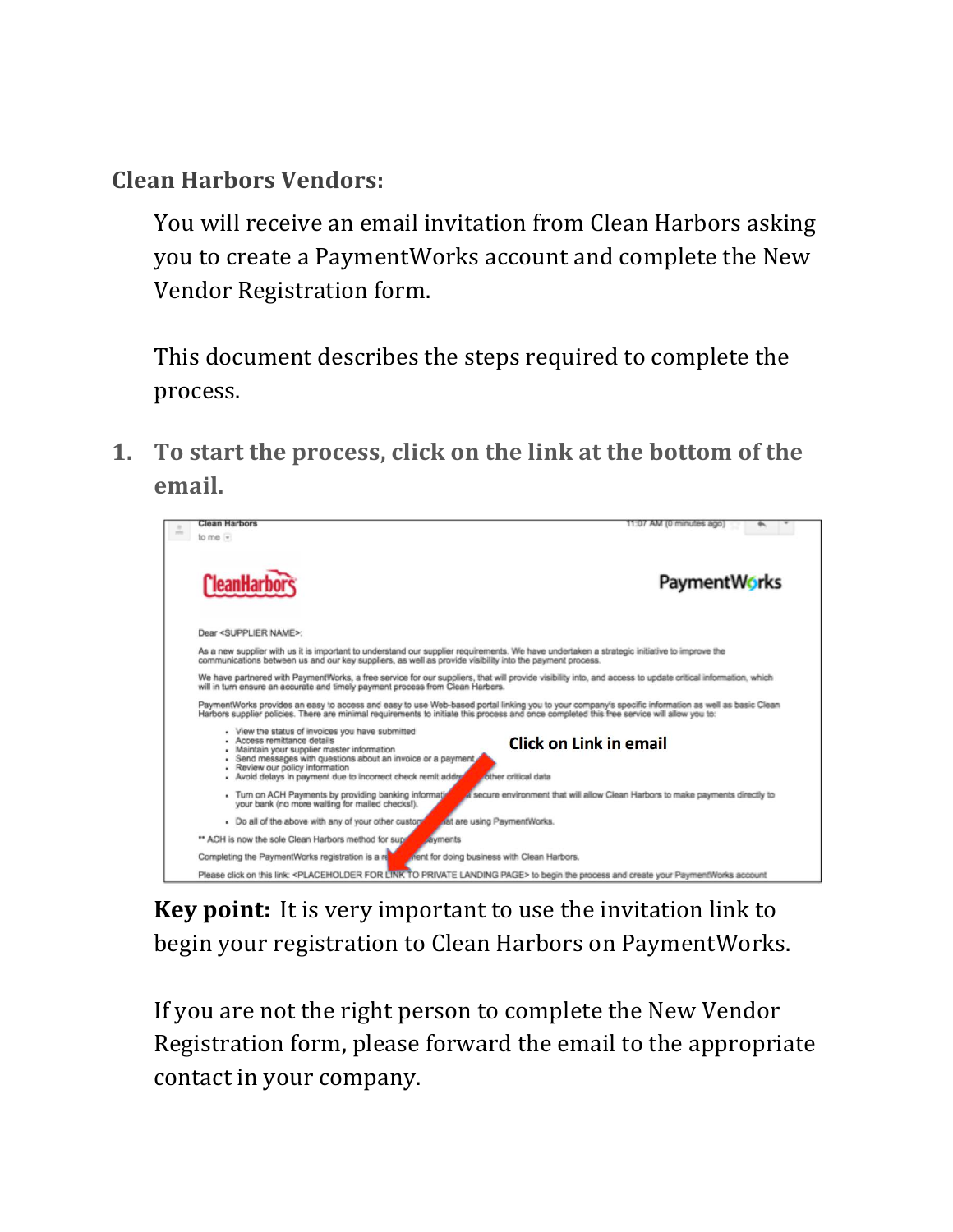# **2. Click on Join PaymentWorks**

| <b>PaymentWorks</b>              | How it works<br>I'm a Payer<br>I'm a Payee<br><b>Getting Started</b>                                       | <b>Supplier Enablement</b><br><b>About Us</b><br>Sign In |
|----------------------------------|------------------------------------------------------------------------------------------------------------|----------------------------------------------------------|
|                                  |                                                                                                            |                                                          |
|                                  |                                                                                                            |                                                          |
|                                  |                                                                                                            |                                                          |
|                                  | <b>CleanHarbors</b>                                                                                        |                                                          |
|                                  | <b>Clean Harbors</b>                                                                                       |                                                          |
|                                  | New Vendor Registration                                                                                    |                                                          |
|                                  | for<br><b>Stewart Contracting</b>                                                                          |                                                          |
|                                  | Before registering as a new Clean Harbors vendor, you<br>first need to create a free PaymentWorks account. |                                                          |
|                                  | <b>Join PaymentWorks Now</b>                                                                               |                                                          |
|                                  | Already registered on PaymentWorks? Click here to login                                                    |                                                          |
|                                  |                                                                                                            |                                                          |
| C 2014 - 2016 PaymentWorks, Inc. | Privacy Policy   Terms & Conditions   83 Contact                                                           | in $\mathbf{y}$ $8+f$                                    |

### **3. Create an account**

| <b>PaymentWorks</b>         | I'm a Payer<br>How it works | I'm a Payee    | <b>Getting Started</b> | <b>Supplier Enablement</b>                           | <b>About Us</b> | Sign In |
|-----------------------------|-----------------------------|----------------|------------------------|------------------------------------------------------|-----------------|---------|
| <b>Personal information</b> |                             |                |                        |                                                      |                 |         |
| First name:*                |                             | 田              |                        | JOIN NOW FOR FREE                                    |                 |         |
| Last name:*                 |                             |                |                        | View status of invoices                              |                 |         |
| Company:"                   |                             |                |                        | Access remittance advices<br>Get paid electronically |                 |         |
| Title:                      |                             |                |                        | See discounted early payment offers                  |                 |         |
| Email:*                     |                             |                |                        |                                                      |                 |         |
| Telephone:*                 |                             |                |                        |                                                      |                 |         |
| Password:*                  |                             | $\circledcirc$ |                        |                                                      |                 |         |
| Verify Password:*           |                             | $\circledcirc$ |                        |                                                      |                 |         |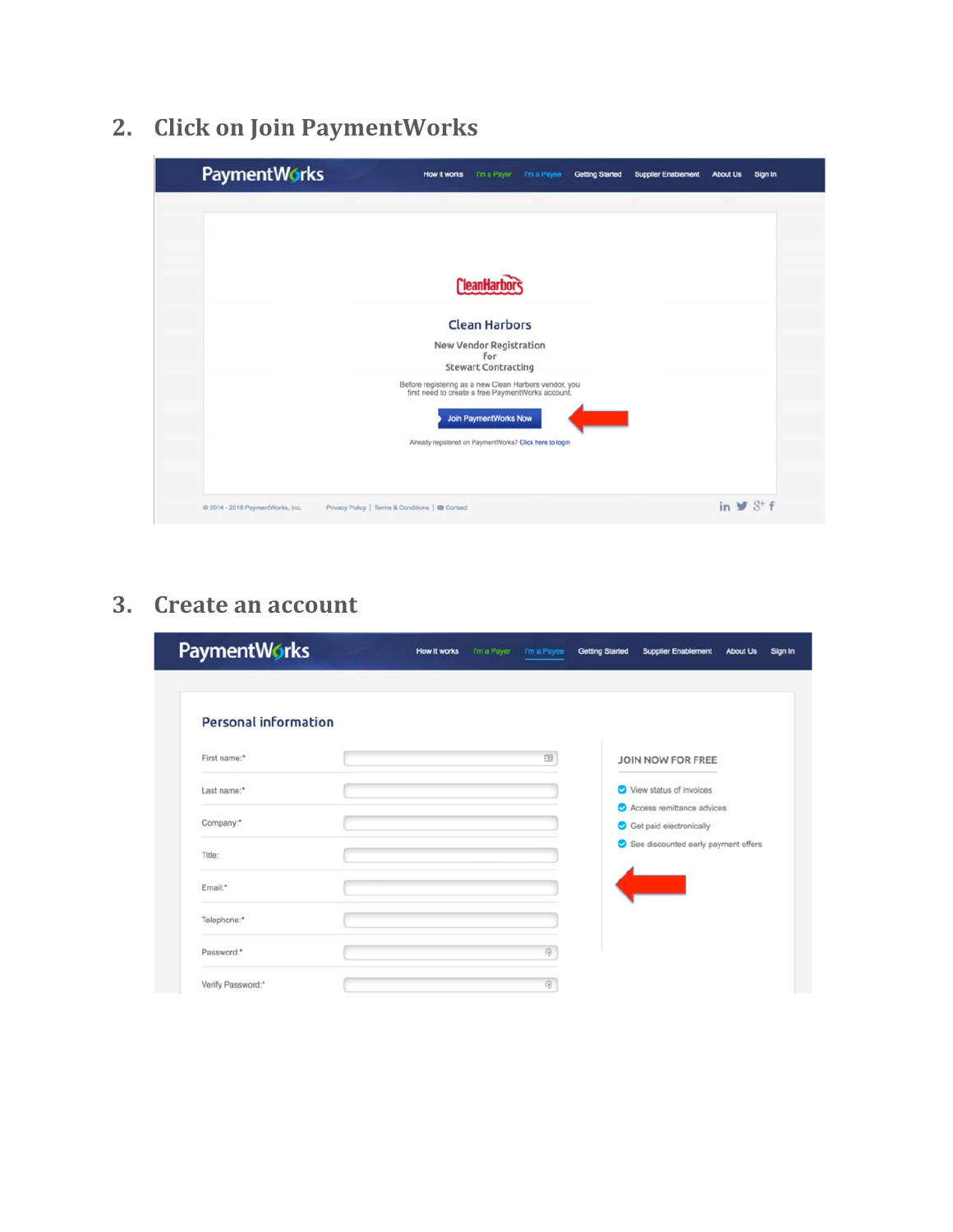### **4.** An email will be sent, click Verify to activate your account



**Key point:** Once you verify your email there is one more step in the registration process.

Make sure you continue on to **Step 5** below to ensure that you have completed the vendor setup process.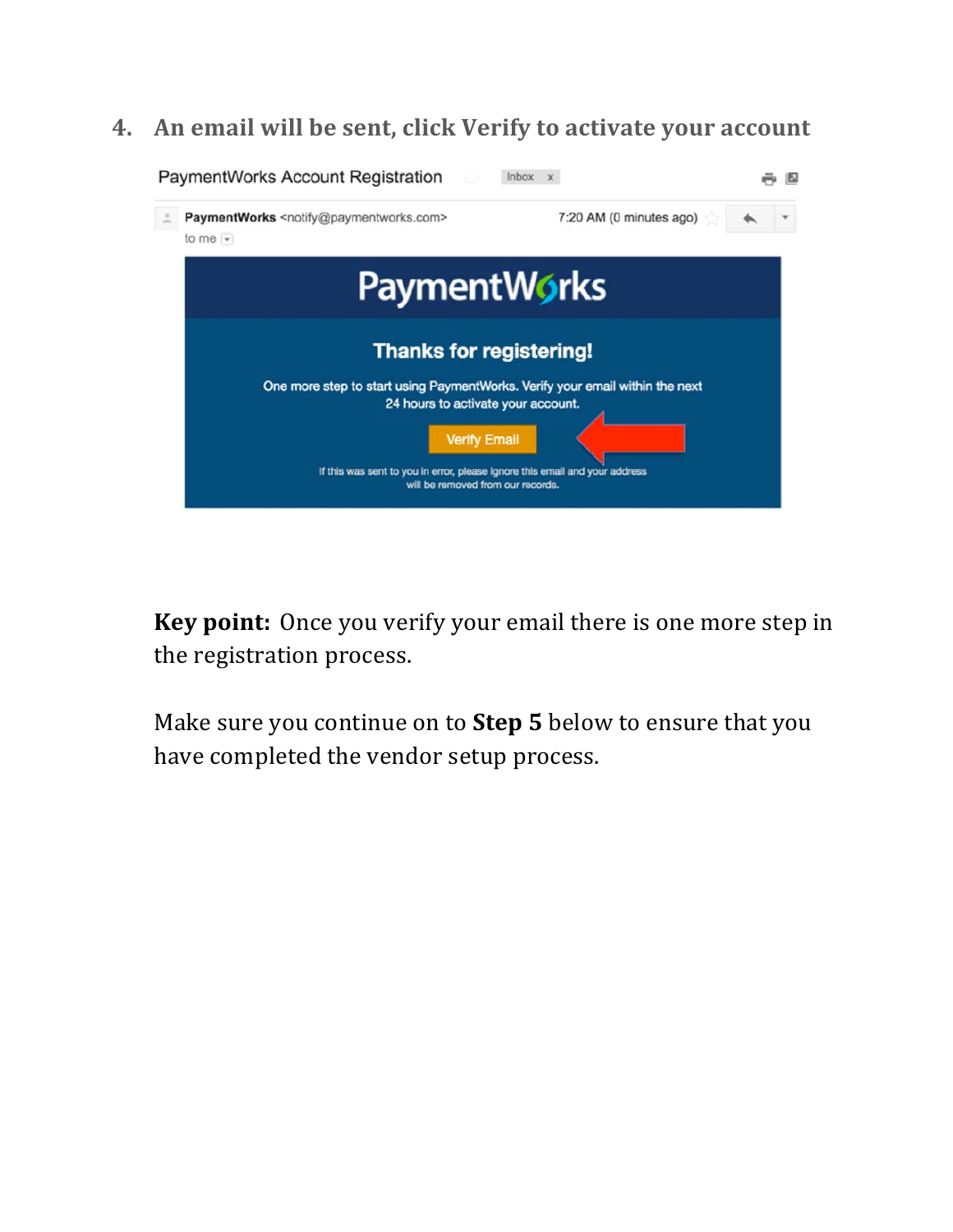## **5.** Log into your account

| <b>PaymentWorks</b>              | How it works                                                                                     | I'm a Payer | I'm a Payee | <b>Getting Started</b> | <b>Supplier Enablement</b> | <b>About Us</b>          | Logout |
|----------------------------------|--------------------------------------------------------------------------------------------------|-------------|-------------|------------------------|----------------------------|--------------------------|--------|
|                                  | Thanks Tom, your account is now<br>activated!<br>Login with your username and password.<br>Login |             |             |                        |                            |                          |        |
| C 2014 - 2016 PaymentWorks, Inc. | Privacy Policy   Terms & Conditions   El Contact                                                 |             |             |                        |                            | in $\mathcal{Y}$ $8^+$ f |        |

6. Log into your account by entering your user **name/password**

| PaymentWorks                     | How it works                                     |       | I'm a Payer<br>I'm a Payee | <b>Getting Started</b> | <b>Supplier Enablement</b> | <b>About Us</b>                  | Sign In |
|----------------------------------|--------------------------------------------------|-------|----------------------------|------------------------|----------------------------|----------------------------------|---------|
|                                  |                                                  |       |                            |                        |                            |                                  |         |
|                                  |                                                  |       |                            |                        |                            |                                  |         |
|                                  | Email:                                           |       |                            | ▦                      |                            |                                  |         |
|                                  | Password:                                        |       |                            | 圜                      |                            |                                  |         |
|                                  | Forgot password                                  | Login | or Join PaymentWorks       |                        |                            |                                  |         |
|                                  |                                                  |       |                            |                        |                            |                                  |         |
|                                  |                                                  |       |                            |                        |                            |                                  |         |
| © 2014 - 2016 PaymentWorks, Inc. | Privacy Policy   Terms & Conditions   BE Contact |       |                            |                        |                            | in $\blacktriangleright$ $8^+$ f |         |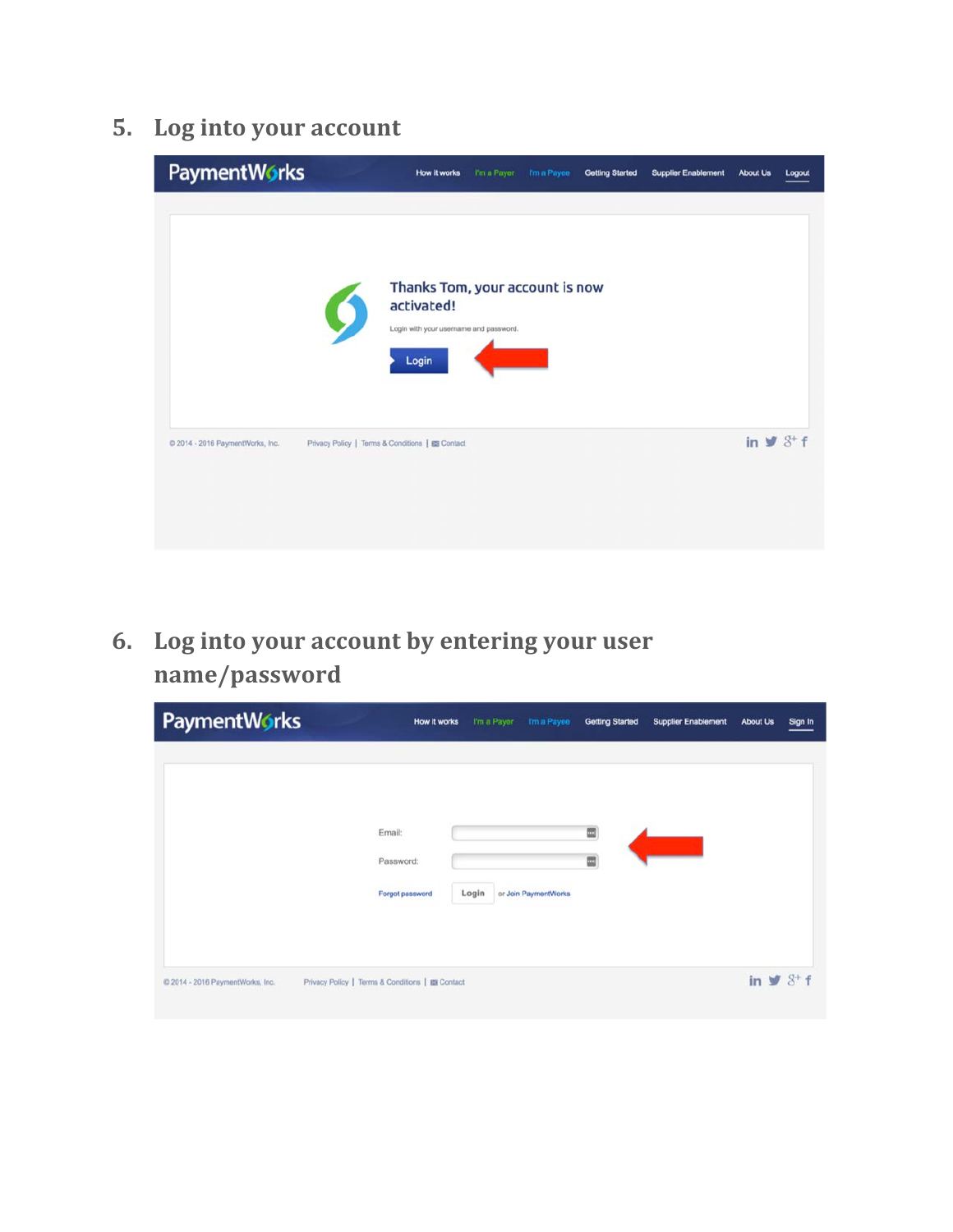**7.** Once you log in, you will see the new vendor registration **form**

| <b>PaymentWorks</b>                                  | <b>How it works</b><br>I'm a Payer<br>Tm a Payee                                                                                                                                                                                                                                              | <b>Supplier Enablement</b><br><b>Gotting Started</b> | <b>About Us</b><br>Logout |
|------------------------------------------------------|-----------------------------------------------------------------------------------------------------------------------------------------------------------------------------------------------------------------------------------------------------------------------------------------------|------------------------------------------------------|---------------------------|
|                                                      |                                                                                                                                                                                                                                                                                               |                                                      |                           |
| <b>Clean Harbors</b>                                 |                                                                                                                                                                                                                                                                                               |                                                      |                           |
| <b>New Vendor Registration</b>                       |                                                                                                                                                                                                                                                                                               |                                                      |                           |
| of all invoices you have submitted to Clean Harbors. | Please fill out and submit the following form. The information you provide will be submitted to Clean Harbors and you will be notified by email<br>when your application is processed. Once you are approved as a new vendor of Clean Harbors, you will immediately be able to see the status |                                                      |                           |
|                                                      | All fields marked with a red asterisk (*) are required fields. All other fields are optional.                                                                                                                                                                                                 |                                                      |                           |
| Company name:"                                       | New Vendor Company                                                                                                                                                                                                                                                                            | 围                                                    |                           |
| Telephone:                                           | ## + (201) 555-5555 ext 123                                                                                                                                                                                                                                                                   |                                                      |                           |
| General Corporate e-Mail:*                           |                                                                                                                                                                                                                                                                                               |                                                      |                           |
| Website URL:                                         |                                                                                                                                                                                                                                                                                               |                                                      |                           |
| Business Description:                                |                                                                                                                                                                                                                                                                                               |                                                      |                           |

**8.** After you complete the form, click Register

| SWIFT Code:                                                                                                                                                                                                          |                                                                                                                                           |  |
|----------------------------------------------------------------------------------------------------------------------------------------------------------------------------------------------------------------------|-------------------------------------------------------------------------------------------------------------------------------------------|--|
| Bank Account Validation.*                                                                                                                                                                                            | Choose File no file selected                                                                                                              |  |
| An image or PDF file can be used here containing one of the following:<br>> Letter on company letterhead<br>- Voided check<br>- Voided deposit sitp<br>- Letter from your bank<br>- Copy of a bank account statement |                                                                                                                                           |  |
| e-Mail for ACH Details:*                                                                                                                                                                                             |                                                                                                                                           |  |
| Bank Authorization:*                                                                                                                                                                                                 | G<br>Customers using PaymentWorks and the financial institution named herein are authorized to automatically deposit monies to my account |  |
|                                                                                                                                                                                                                      | Registe                                                                                                                                   |  |
|                                                                                                                                                                                                                      |                                                                                                                                           |  |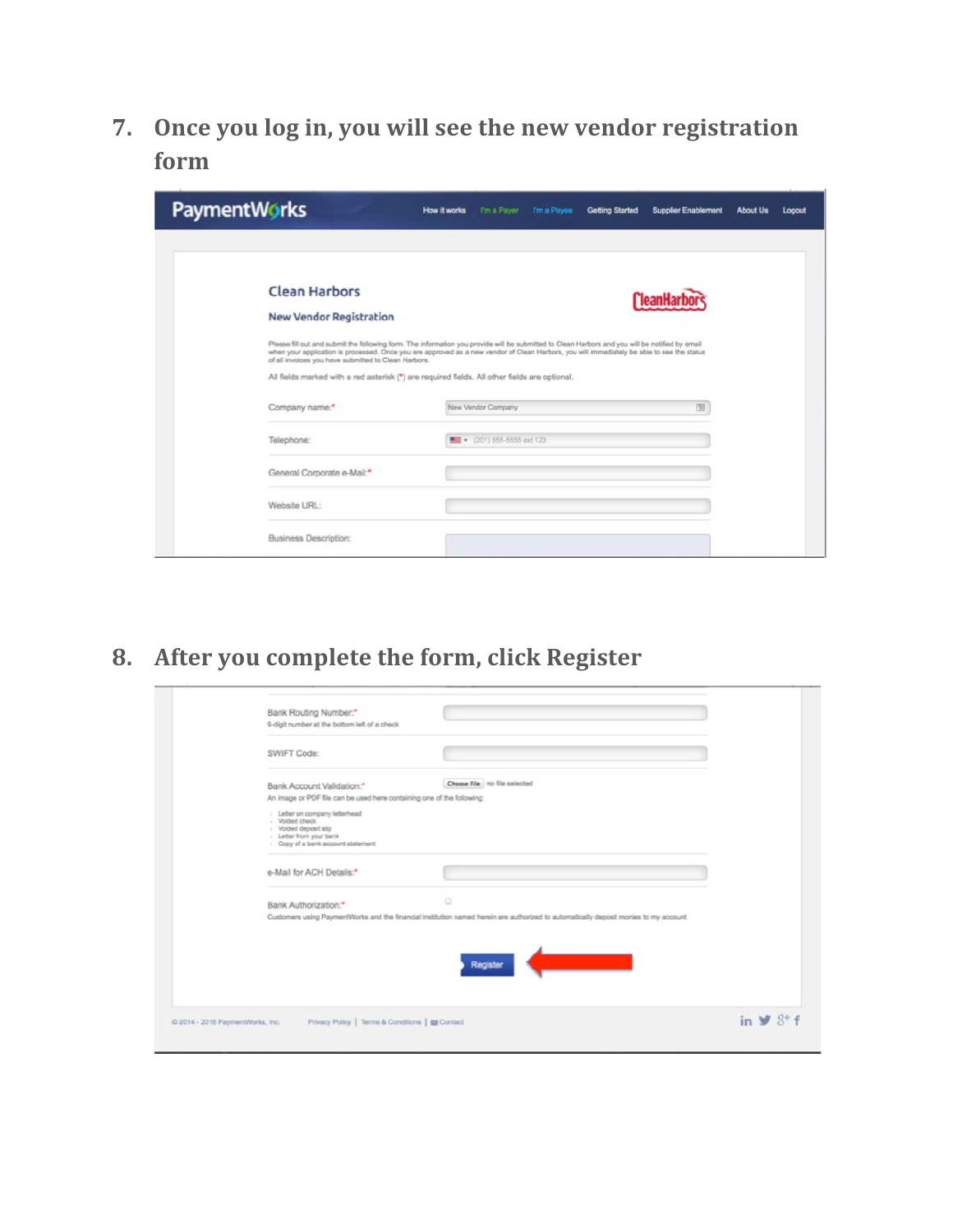**9. A confirmation page will appear**

| Your new vendor registration has been submitted<br>successfully to Clean Harbors<br>You will receive an email<br>notification when your application<br>has been approved.<br>Please note, this is not an<br>authorization to perform services. |                   |          |
|------------------------------------------------------------------------------------------------------------------------------------------------------------------------------------------------------------------------------------------------|-------------------|----------|
|                                                                                                                                                                                                                                                |                   |          |
|                                                                                                                                                                                                                                                |                   |          |
|                                                                                                                                                                                                                                                |                   |          |
|                                                                                                                                                                                                                                                |                   |          |
|                                                                                                                                                                                                                                                |                   |          |
|                                                                                                                                                                                                                                                |                   | Continue |
| Privacy Policy   Terms & Conditions   EE Contact<br>@ 2014 - 2016 PaymentWorks, Inc.                                                                                                                                                           | in $\vee$ $3 + f$ |          |

10. When Clean Harbors approves your new vendor registration form, you will be notified via email.

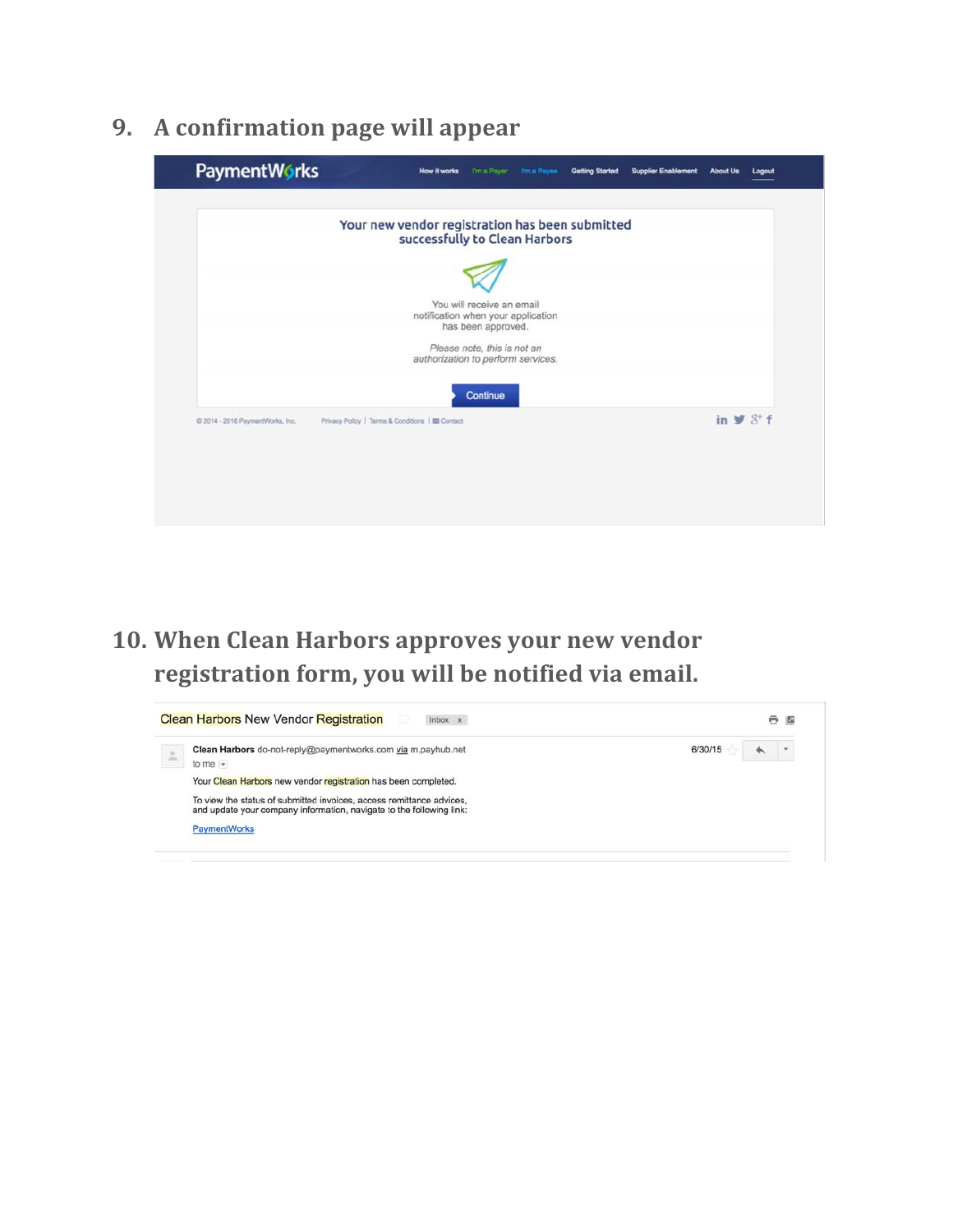- **11. You can then log back into PaymentWorks to do the** following:
	- View all of the invoices you have submitted to Clean Harbors
	- Access remittance details for paid invoices
	- Send messages if you have a question about an invoice or a PaymentWorks
	- Update your company's profile information which you submitted on the New Vendor Registration form (change addresses, update your bank account information, etc.)

Go to www.paymentworks.com and log into your account by entering your user name/password

| <b>PaymentWorks</b>                                                                  | How it works    | I'm a Payer | I'm a Payee          | <b>Getting Started</b> | <b>Supplier Enablement</b> | <b>About Us</b>              | Sign In |
|--------------------------------------------------------------------------------------|-----------------|-------------|----------------------|------------------------|----------------------------|------------------------------|---------|
|                                                                                      |                 |             |                      |                        |                            |                              |         |
| Email:                                                                               |                 |             |                      | 圜                      |                            |                              |         |
| Password:                                                                            |                 |             |                      | 圜                      |                            |                              |         |
|                                                                                      | Forgot password | Login       | or Join PaymentWorks |                        |                            |                              |         |
|                                                                                      |                 |             |                      |                        |                            |                              |         |
|                                                                                      |                 |             |                      |                        |                            |                              |         |
| Privacy Policy   Terms & Conditions   BE Contact<br>@ 2014 - 2016 PaymentWorks, Inc. |                 |             |                      |                        |                            | in $\vee$ $8$ <sup>+</sup> f |         |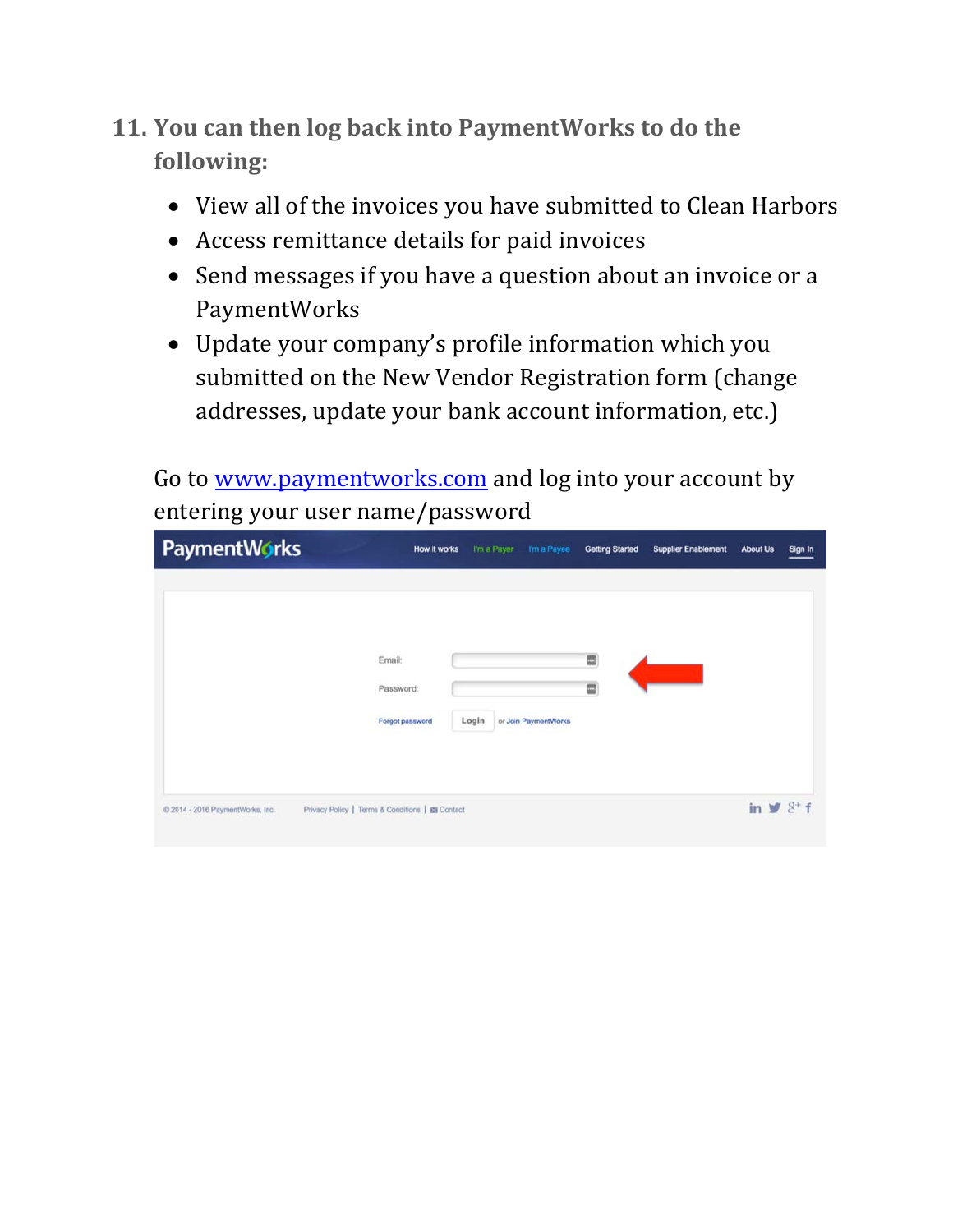## **12. Click on the invoices tab to see your invoices**

|                            | <b>O</b> Connect<br>n Home  | 1 Invoices      |                          | e Messages<br><b>E</b> Remittances |                                 |                |                |                                 |                                     |  |  |  |  |
|----------------------------|-----------------------------|-----------------|--------------------------|------------------------------------|---------------------------------|----------------|----------------|---------------------------------|-------------------------------------|--|--|--|--|
|                            | Need help (C)               | <b>CUSTOMER</b> | <b>INVOICE</b><br>NUMBER | <b>INVOICE.</b><br>DATE            | <b>INVOICE</b><br><b>AMOUNT</b> | PAID AMOUNT    | PURCHASE ORDER | <b>INVOICE</b><br><b>STATUS</b> | <b>SCHEDULED</b><br><b>PAY DATE</b> |  |  |  |  |
| Date Type:                 | <b>Invoice Date</b>         | Clean Harbors   | R-506                    | 12/05/2018                         | <b>USD \$3245.78</b>            |                | 105            | Exception                       |                                     |  |  |  |  |
| Date Range:                | All                         | Clean Harbors   | R-507                    | 12/05/2018                         | <b>USD \$32456.87</b>           |                | 106            | Exception                       |                                     |  |  |  |  |
| Start Date:<br>mmiddilyyyy | End Date:<br>mmiddilyyyy    | Clean Harbors   | R-502                    | 01/02/2016                         | USD \$32567.00                  |                | 101            | Accepted                        |                                     |  |  |  |  |
| Show only Pay Early offers |                             | Clean Harbors   | R-503                    | 01/02/2016                         | USD \$2345.67                   |                | 102            | Accepted                        |                                     |  |  |  |  |
| Customer:                  | w                           | Clean Harbors   | R-505                    | 10/30/2015                         | USD \$6547.34                   |                | 104            | Approved                        | 04/28/2016                          |  |  |  |  |
| Invoice Number             | 78                          | Clean Harbors   | R-510                    | 10/20/2015                         | USD \$20000.00                  | USD \$32567.00 | 108            | Paid                            | 11/05/2015                          |  |  |  |  |
| Purchase Order:            | œ                           | Clean Harbors   | R-504                    | 10/15/2015                         | <b>USD \$2345.54</b>            |                | 103            | Approved                        | 04/28/2016                          |  |  |  |  |
| Amount Type:               | ÷.<br><b>Invoice Amount</b> | Clean Harbors   | R-509                    | 10/08/2015                         | USD \$32567.00                  | USD \$32567.00 | 108            | Paid                            | 11/05/2015                          |  |  |  |  |
| Min Amount                 | Max Amount                  | Clean Harbors   | R-508                    | 10/06/2015                         | <b>USD \$345.00</b>             | USD \$345.00   | 107            | Paid                            | 11/05/2015                          |  |  |  |  |
| Status:                    | All                         |                 |                          |                                    |                                 |                |                |                                 |                                     |  |  |  |  |

### **13.** Click on an invoice to see the detail

|                           | <b>PaymentWorks</b>        |                                                                    |                                                                                                                                   |                                 | Frank Jones.<br>= | Roadside Construction          | Company                         | Help                         | Logout<br><b>Account</b>    |  |  |
|---------------------------|----------------------------|--------------------------------------------------------------------|-----------------------------------------------------------------------------------------------------------------------------------|---------------------------------|-------------------|--------------------------------|---------------------------------|------------------------------|-----------------------------|--|--|
| n Home                    | <b>O</b> Connect           | A News Updates<br>1 Invoices                                       | <b>B</b> Messages                                                                                                                 | Remittances                     |                   |                                |                                 |                              |                             |  |  |
|                           | Need help (C)              | <b>CUSTOMER</b>                                                    | <b>INVOICE</b><br>INVOICE -<br>DATE<br><b>NUMBER</b>                                                                              | <b>INVOICE</b><br><b>AMOUNT</b> | PAID AMOUNT       | PURCHASE ORDER                 | <b>INVOICE</b><br><b>STATUS</b> | <b>SCHEDULED</b><br>PAY DATE | <b>PAY EARLY</b>            |  |  |
| Filter Results:           |                            | <b>Clean Harbors</b>                                               | R-506<br>06/08/2016                                                                                                               | <b>USD \$3245.78</b>            |                   | 105                            | Exception                       |                              |                             |  |  |
| Date Type:                | <b>Invoice Date</b><br>:1  |                                                                    |                                                                                                                                   |                                 |                   |                                |                                 |                              | close X                     |  |  |
| Date Range:               | All                        | Clean Harbors                                                      |                                                                                                                                   |                                 |                   |                                |                                 |                              |                             |  |  |
| Start Date:<br>mmlddlyyyy | End Date:<br>mm/dd/yyyy    | Invoice # $R-507$                                                  | 06/08/2016<br>Invoice Amount USD \$32456.87<br><b>Actual Paid Amount</b><br><b>STATUS EXCEPTION</b><br>Date<br>Purchase Order 106 |                                 |                   |                                |                                 |                              |                             |  |  |
|                           | Show only Pay Early offers | <b>Scheduled Pay Date</b>                                          | <b>Actual Pay Date</b>                                                                                                            | Pay Document #                  |                   | Description Goods not received |                                 |                              |                             |  |  |
| Customer:                 | clean                      | Comments<br>Text comments with reasons why this invoice is on hold |                                                                                                                                   |                                 |                   |                                |                                 |                              |                             |  |  |
| Invoice<br>Number:        | ø                          |                                                                    |                                                                                                                                   |                                 |                   |                                |                                 |                              |                             |  |  |
| Purchase                  | ×                          |                                                                    |                                                                                                                                   |                                 |                   |                                |                                 |                              | <b>Send Payment Inquiry</b> |  |  |
|                           |                            | Click on an invoice to see the detail                              |                                                                                                                                   |                                 |                   |                                |                                 |                              |                             |  |  |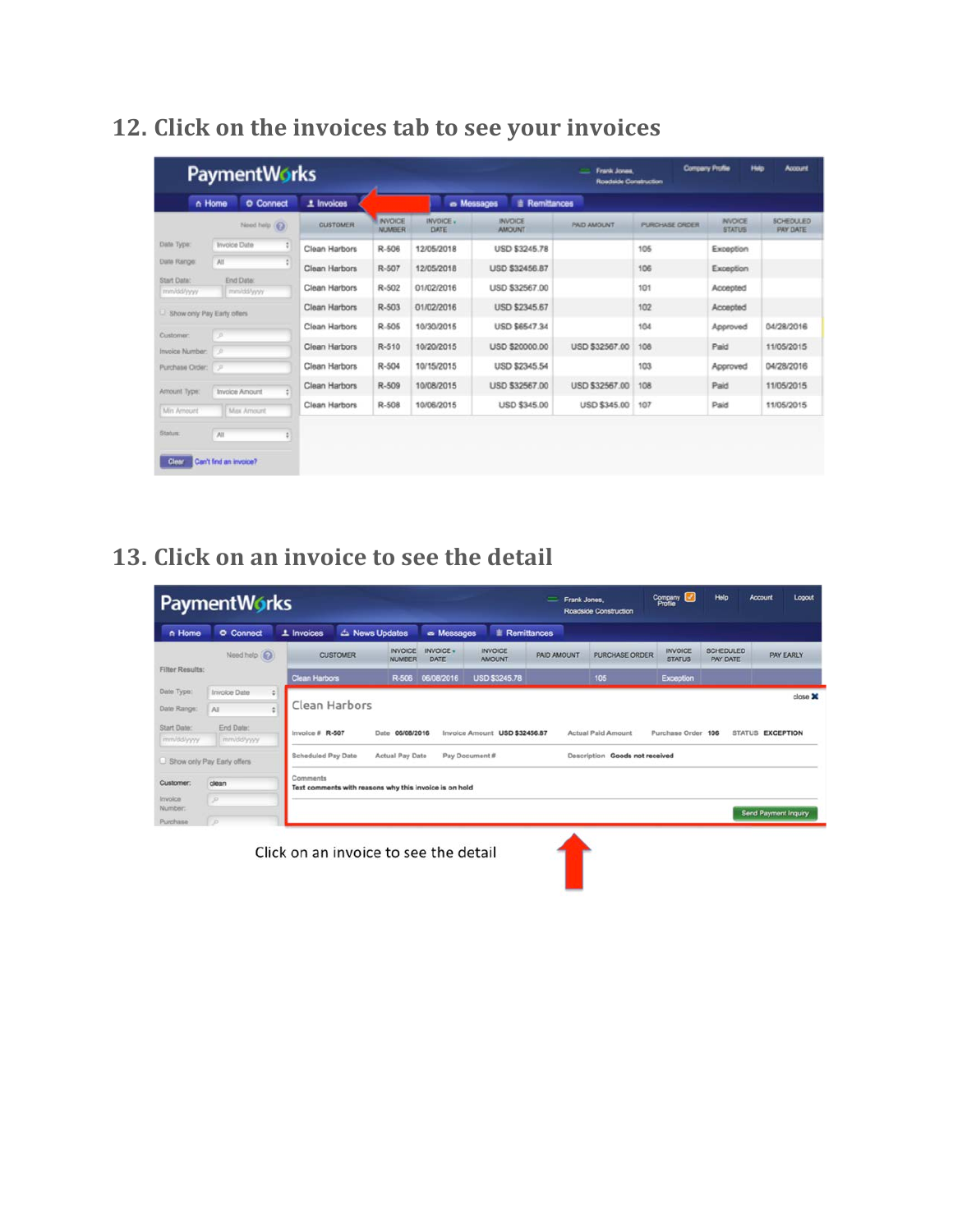14. Click on Send Payment Inquiry to send a message about an **invoice or a PaymentWorks** 

| Help<br>Company<br>Profile<br>=<br><b>PaymentWorks</b><br>Frank Jones.<br>Roadside Construction |                                                                                                                                |                                                                    |                                                                                                                                   |                          |                                 |             |                                              |                                 |                              |                             |  |  |
|-------------------------------------------------------------------------------------------------|--------------------------------------------------------------------------------------------------------------------------------|--------------------------------------------------------------------|-----------------------------------------------------------------------------------------------------------------------------------|--------------------------|---------------------------------|-------------|----------------------------------------------|---------------------------------|------------------------------|-----------------------------|--|--|
| n Home                                                                                          | <b>O</b> Connect                                                                                                               | A News Updates<br>1 Invoices                                       |                                                                                                                                   | <b>es</b> Messages       | <b>Remittances</b>              |             |                                              |                                 |                              |                             |  |  |
|                                                                                                 | Need help (C)                                                                                                                  | <b>CUSTOMER</b>                                                    | <b>INVOICE</b><br><b>NUMBER</b>                                                                                                   | <b>INVOICE -</b><br>DATE | <b>INVOICE</b><br><b>AMOUNT</b> | PAID AMOUNT | <b>PURCHASE ORDER</b>                        | <b>INVOICE</b><br><b>STATUS</b> | <b>SCHEDULED</b><br>PAY DATE | <b>PAY EARLY</b>            |  |  |
| Filter Results:                                                                                 |                                                                                                                                | <b>Clean Harbors</b>                                               | R-506                                                                                                                             | 06/08/2016               | <b>USD \$3245.78</b>            |             | 105                                          | <b>Exception</b>                |                              |                             |  |  |
| Date Type:                                                                                      | Invoice Date<br>$\frac{1}{2}$<br>close X                                                                                       |                                                                    |                                                                                                                                   |                          |                                 |             |                                              |                                 |                              |                             |  |  |
| Date Range:                                                                                     | ۵<br>All                                                                                                                       |                                                                    | Clean Harbors                                                                                                                     |                          |                                 |             |                                              |                                 |                              |                             |  |  |
| Start Date:<br>mm/dd/yyyy                                                                       | End Date:<br>mmlddiwyy                                                                                                         | Invoice # R-507                                                    | 06/08/2016<br>Invoice Amount USD \$32456.87<br><b>Actual Paid Amount</b><br>Purchase Order 106<br><b>STATUS EXCEPTION</b><br>Date |                          |                                 |             |                                              |                                 |                              |                             |  |  |
|                                                                                                 | Scheduled Pay Date<br><b>Actual Pay Date</b><br>Pay Document #<br>Description Goods not received<br>Show only Pay Early offers |                                                                    |                                                                                                                                   |                          |                                 |             |                                              |                                 |                              |                             |  |  |
| Customer:                                                                                       | clean                                                                                                                          | Comments<br>Text comments with reasons why this invoice is on hold |                                                                                                                                   |                          |                                 |             |                                              |                                 |                              |                             |  |  |
| Invoice<br>Number:                                                                              | ø                                                                                                                              |                                                                    |                                                                                                                                   |                          |                                 |             |                                              |                                 |                              |                             |  |  |
| Purchase                                                                                        | ×                                                                                                                              |                                                                    |                                                                                                                                   |                          |                                 |             |                                              |                                 |                              | <b>Send Payment Inquiry</b> |  |  |
|                                                                                                 |                                                                                                                                |                                                                    |                                                                                                                                   |                          |                                 |             | Click Send Payment Inquiry to send a message |                                 |                              |                             |  |  |

**15. Click on News Updates to see policy information from Clean Harbors**

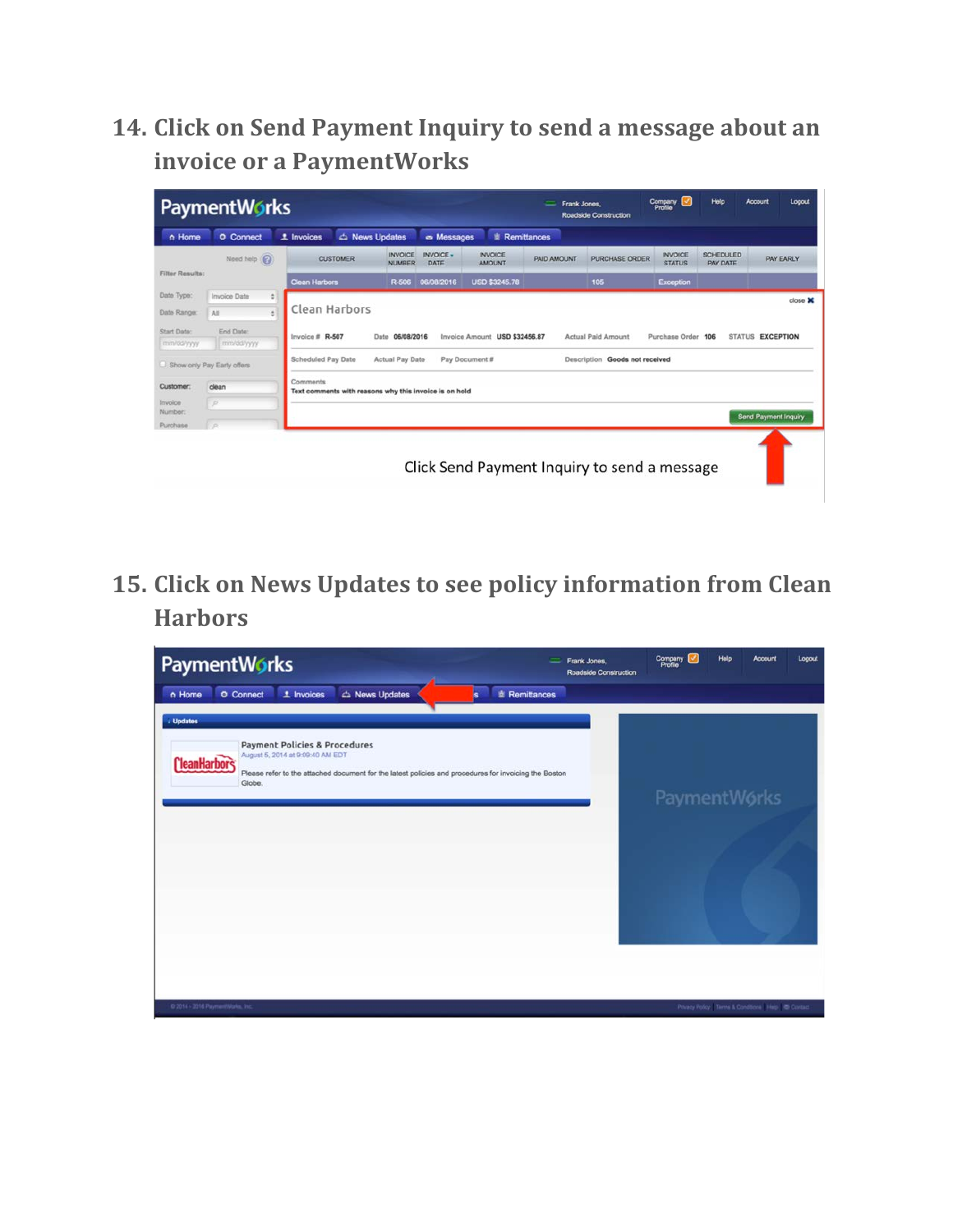**16. Click on the Remittances Tab to see your recent payments**

| <b>PaymentWorks</b>                                                    |               |                      |             |                       | Frank Jones<br><b>Roadside Construction</b> | Company Profile<br><b>Heb</b><br><b>Account</b> |
|------------------------------------------------------------------------|---------------|----------------------|-------------|-----------------------|---------------------------------------------|-------------------------------------------------|
| <b>O</b> Connect<br>n Home                                             | $1$ Invoices  | C News Updates       | es Messages | <b>E</b> Remittances  |                                             |                                                 |
| Need he's (C)                                                          |               | <b>CUSTOMER NAME</b> |             | <b>PAY DOCUMENT #</b> | PAY DATE                                    | TOTAL AMOUNT                                    |
| Date Range:<br>All<br>a)                                               | Clean Harbors |                      | 4309        |                       | 2015-11-05                                  | USD \$65479.00                                  |
| Start Pay Date:<br>End Pay Date:<br>mmiddlyyyy<br>immvad/yyyy          |               |                      |             |                       |                                             |                                                 |
| Customer Name:<br>Pay Document #                                       |               |                      |             |                       |                                             |                                                 |
| Max Total Arril<br>Min Total Arrit                                     |               |                      |             |                       |                                             |                                                 |
| <b>Clear</b><br>$\Leftrightarrow$ $\alpha$<br>Can't find a remittance? |               |                      |             |                       |                                             |                                                 |
|                                                                        |               |                      |             |                       |                                             |                                                 |

**17. Click on Company Profile information to update your** company profile information.

Note: all of the information you provided in the Registration form is pre-filled.

| <b>PaymentWorks</b>                       | Frank Jones<br>Roadside Construction                                                                              | Company<br>coount | Logout |
|-------------------------------------------|-------------------------------------------------------------------------------------------------------------------|-------------------|--------|
| O Connect<br>A Home                       | News Updates<br>$\pm$ Invoices<br><b>En Messages</b><br><b>E</b> Remittances                                      |                   |        |
| Marketing information                     | <b>O</b> The following private information is only shared with clients you have connected with on<br>PaymentWorks |                   |        |
| <b>Business details</b><br>$\overline{ }$ | Legal Name:<br>Roadside Construction, Inc.                                                                        |                   |        |
| Remittance addresses                      | Tax Country:<br><b>United States of America</b>                                                                   |                   |        |
|                                           | Business EIN (TIN):                                                                                               |                   |        |
| <b>Bank accounts</b>                      | Business EIN (TIN) / Legal Name<br><b>VALID</b><br>Validation:                                                    |                   |        |
|                                           | Tax Classification:<br>C Corporation                                                                              |                   |        |
|                                           | D&B D-U-N-S Number:<br>23987656                                                                                   |                   |        |
|                                           | Edit                                                                                                              |                   |        |
|                                           | W8/W9:<br>W8/W9 File on record                                                                                    |                   |        |